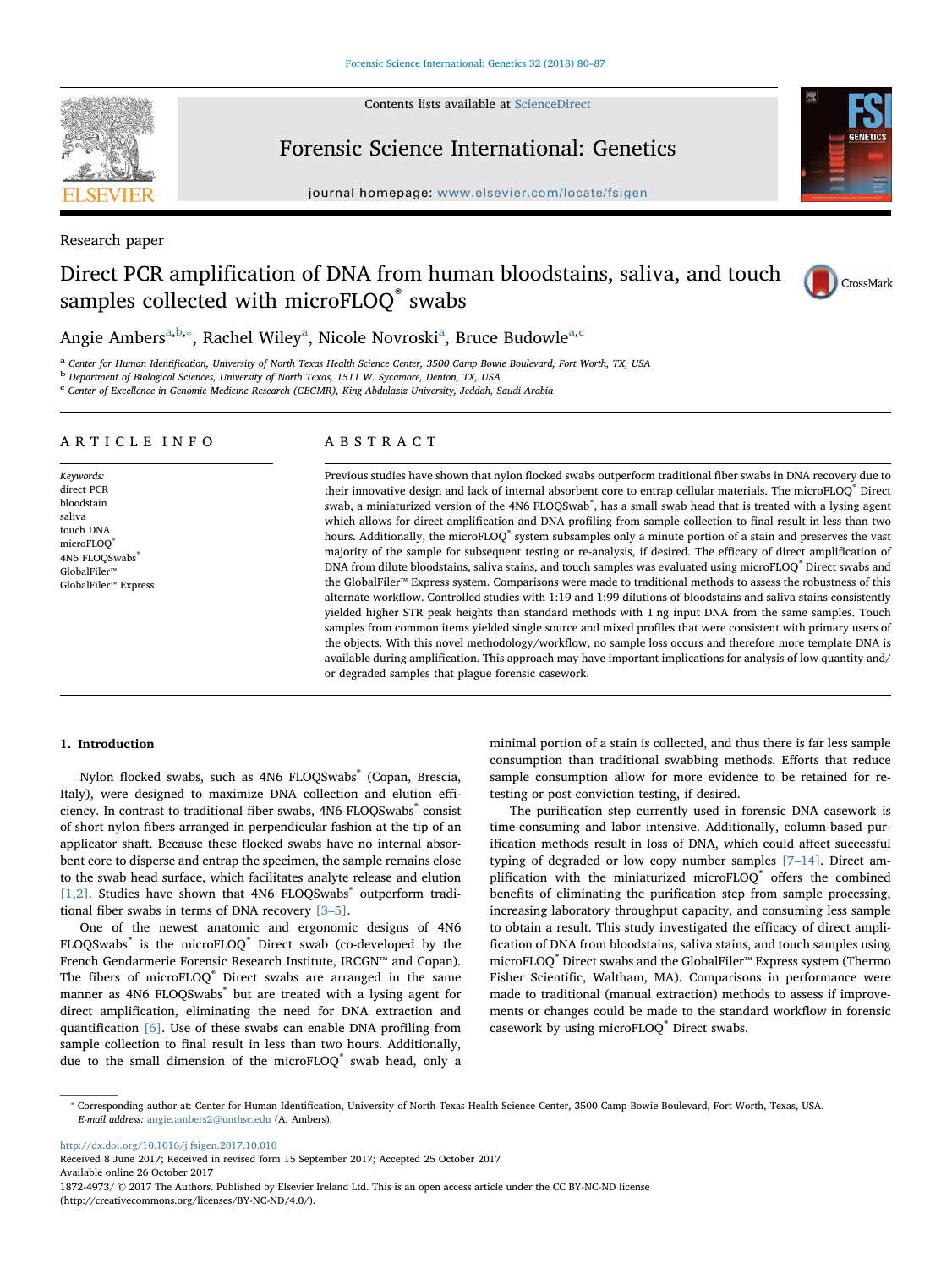#### 2. Materials and methods

Blood, saliva, and touch samples from four different individuals were collected and anonymized in accordance with methods approved by the Institutional Review Board of the University of North Texas Health Science Center in Fort Worth, Texas USA.

#### 2.1. Human blood and saliva (buccal cell) samples

Whole human blood samples were collected in EDTA-treated tubes and stored at 4°C until use. Blood dilutions (10%, 5%, 1%) were prepared with physiological saline. Human saliva was collected in sterile conical tubes and diluted to 10%, 5%, and 1% with molecular grade water. Ten microliters of each blood dilution, neat saliva, and each saliva dilution were pipetted onto sterile glass microscope slides and allowed to dry overnight.

#### 2.2. Touch samples

Casual contact (touch) samples were obtained from a variety of surfaces, including four computer keyboards, three door handles, two computer mouses, two cell phones, and a necklace.

#### 2.3. Swabbing of bloodstains, saliva stains, and touch samples

Bloodstains, saliva stains, and touch samples were collected with microFLOQ® Direct swabs (Copan, French Gendarmerie Forensic Research Institute) according to the "microFLOQ<sup>®</sup> Wet or Dry Traces Collection Procedure" (unpublished, copy provided by the manufacturer). In this procedure, each microFLOQ® Direct swab was either used dry or moistened with 1 μl of molecular grade water. The swab head was rubbed across the stain or surface in a subsampling manner to collect a very limited portion of the sample. For comparison studies after swabbing with a microFLOQ® Direct swab, the remainder of each stain was collected with a 4N6 FLOQSwab® (Copan) according to the "DNA Wet or Dry Sample Collection with 4N6 FLOQSwabs<sup>®</sup>" protocol (unpublished, copy provided by the manufacturer). One side of the 4N6 FLOQSwab® was moistened with 30 μl of molecular grade water and rolled over the surface to collect the majority of the stain. The dry side of the swab then was rolled over the same surface until the sample was completely collected. 4N6 FLOQSwabs<sup>®</sup> were allowed to dry overnight prior to DNA extraction.

#### 2.4. DNA extraction

Bloodstains and saliva stains collected with 4N6 FLOQSwabs® were extracted using Nucleic Acid Optimizer (NAO®) Baskets (Copan) [\[15\]](#page-7-0) and the QIAamp® DNA Investigator Kit (Qiagen, Valencia, CA) [\[16\]](#page-7-1). Incubation of swab heads was performed in NAO® Baskets and modifications were made to the QIAamp® extraction protocol according to Copan's recommendations. Modifications included performing sample lysis in NAO® Baskets under static conditions, with no vortexing or shaking during the first two incubation steps.

## 2.5. DNA quantification

The quantity of DNA recovered from 4N6 FLOQSwabs<sup>®</sup> was determined using the Quantifiler® Human DNA Quantification Kit and an ABI 7500 Real-Time PCR System (Thermo Fisher Scientific), according to manufacturers' recommendations [\[17\].](#page-7-2)

# 2.6. PCR amplification of microFLOQ® Direct swabs

After stain collection, the tips of the microFLOQ® Direct swabs were snapped off into PCR strip tubes and amplified using the GlobalFiler™ Express PCR Amplification Kit (Thermo Fisher Scientific) [\[18\]](#page-7-3)

according to Copan's "Direct DNA Analysis with the microFLOQ<sup>®</sup> Collection Device" protocol (unpublished, copy supplied by the manufacturer). In this protocol, the volume of sample solution required by the kit manufacturer was replaced with molecular grade water, PCR master mix was added directly to the tubes, and immediate amplification was performed on an ABI GeneAmp® 9700 PCR System (Life Technologies, Foster City, CA) for 28 cycles, following manufacturer's recommended conditions. For each batch of reactions, positive control DNA (007) was amplified in the presence of a microFLOQ® Direct swab to assess potential inhibition from the lysing agent incorporated into the swab head fibers. Negative controls containing only the micro-FLOO® swab head also were included.

#### 2.7. PCR amplification of manually extracted 4N6 FLOQSwabs®

Amplification of autosomal STRs, Y-STRs, and a Y-indel was performed using the GlobalFiler™ PCR Amplification Kit (Thermo Fisher Scientific) and 1 ng input DNA. For samples with less than 1 ng of DNA available for testing, the maximum recommended volume (15 μl) was added to the amplification reaction. Thermal cycling was performed on an ABI GeneAmp<sup>®</sup> 9700 PCR System (Life Technologies) for 29 cycles, according to the manufacturer's recommendations [\[19\].](#page-7-4)

#### 2.8. DNA detection, separation, and analysis

Amplified products were size-separated and detected on an ABI 3500xl Genetic Analyzer (Life Technologies) using 1 μl PCR product, 9.5 μl Hi-Di<sup>™</sup> formamide, and 0.5 μl GeneScan<sup>™</sup> 600 LIZ<sup>®</sup> Size Standard v2.0 (Thermo Fisher Scientific). One microliter of allelic ladder was included at least once per injection on the 96-well plate. Samples were denatured at 95 °C for 5 min and then immediately cooled on ice for 5 min. Electrophoresis was performed on a 36-cm capillary array with POP-4™ polymer (Life Technologies) using standard injection parameters (1.2 kV, 24 s). STR data were sized and typed with GeneMapper $\degree$ ID-X Software Version 1.4 (Life Technologies) using manufacturer validated analytical thresholds. For analysis, total RFUs observed were directly reported for homozygous loci and by adding the peak heights of each allele for heterozygotes.

#### 3. Results and discussion

#### 3.1. Dry swabbing versus wet swabbing with the microFLOQ $^{\circ}$  system

The "microFLOQ<sup>®</sup> Wet or Dry Traces Collection Procedure" offers instructions for collecting evidentiary stains both with and without moistening the swab head. Direct amplification studies with bloodstains and saliva stains were carried out using both methods. Minimal results were obtained with dry swabbing (data not shown), presumably due to the inefficiency of dry fibers to retrieve and retain the cellular components of the stains for subsequent analysis. Markedly improved signal was observed when microFLOQ® Direct swab heads were moistened prior to stain collection, and therefore all subsequent studies were performed using the wet collection procedure.

#### 3.2. Modifications to manual DNA extraction (static lysis)

NAO® Baskets were used instead of traditional spin baskets and incubation steps were performed under static conditions. The NAOb® Basket is an alternative to the traditional spin basket and reduces sample manipulation during DNA extraction. Incubation and lysis of the sample occurs entirely within the chamber of the NAO® Basket. After incubation, the NAO<sup>®</sup> Basket (designed with a collapsible grid bottom) can be used for a one-step collection of sample eluate from the swab head. With traditional spin baskets, the swab head is transferred manually to the basket and then subjected to centrifugation to recover remaining liquid (and DNA) trapped within the fibers of the swab. This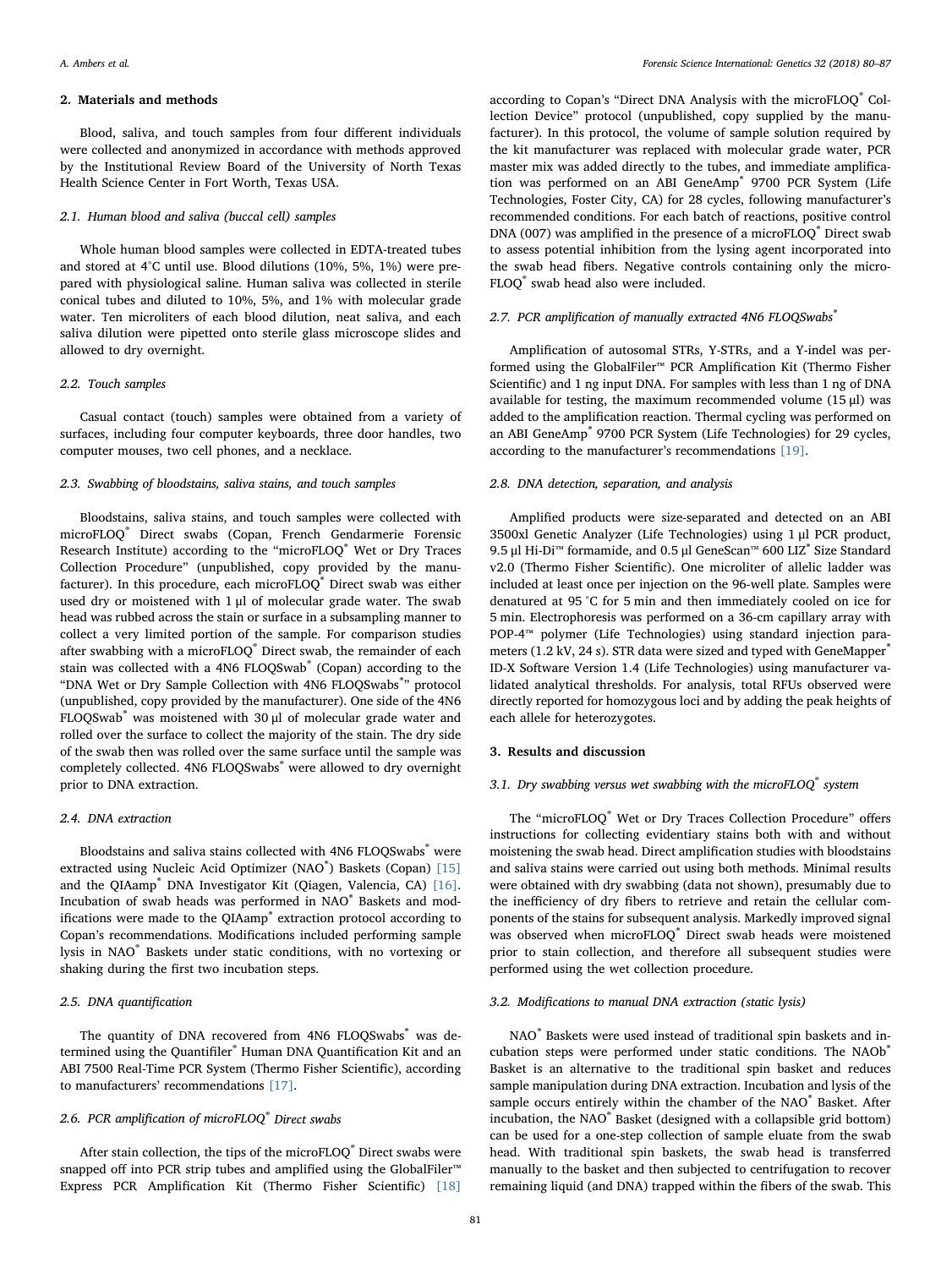<span id="page-2-0"></span>

Fig. 1. Comparison of average signal (RFU) per locus from DNA in 5% bloodstains after direct amplification using microFLOO® swabs (n = 30) and GlobalFiler™ Express versus manual extraction of 4N6 FLOQSwabs<sup>®</sup> (n = 30) using the QIAamp® DNA Investigator Kit and amplification of 1 ng DNA with the GlobalFiler™ kit. Standard deviation (SD) values are provided in Supplementary Table 3.

manual transfer step increases the risk of cross-contamination and results in potential loss of DNA. Aside from reducing sample manipulation, it has been reported that a 60% increase in DNA recovery can be achieved by processing samples with the NAO® Basket in comparison with standard procedures [\[15\].](#page-7-0)

During DNA extraction with the QIAamp® DNA Investigator Kit, the protocol recommends vortexing the samples prior to incubation on a heat block and then subsequent shaking at 900 rpm for at least 1 h. Throughout the extraction protocol, the user is reminded that "to ensure efficient lysis, it is essential that the sample and buffer be thor-oughly mixed to yield a homogenous solution" [\[16\].](#page-7-1) The NAO® Basket design is such that the tube lid does not close tightly. If the seal was tight, the collapsible grid would not open during the high speed centrifugation step. The NAO® Basket protocol employs a static lysis method without vortexing and without shaking during incubation. There does not appear to be any impact on recovery of DNA with the static lysis method (data not shown).

# 3.3. Assessment of inhibition from chemical treatment of microFLOQ® swab heads

Positive control DNA (007) was amplified in the presence of a microFLOQ® swab head for each batch of samples tested. All positive controls yielded full STR profiles and performed as expected, suggesting that the manufacturer's chemical treatment of microFLOQ® swab heads with a lysing agent does not interfere with or inhibit successful amplification of DNA.

#### 3.4. Direct amplification of DNA from human bloodstains

Dilute (10%) bloodstains ( $n = 30$ ) were collected with moistened microFLOQ® swabs and immediately amplified with GlobalFiler™ Express. Only seven samples yielded full STR profiles (Supplementary Table 1). Given that the blood samples were recently collected and stored under controlled conditions in a refrigerator (and therefore the DNA contained in the samples should be nondegraded and of high quality), a higher success rate was expected. Two explanations for the lower success rate are that insufficient sample was collected with the microFLOQ® swabs and/or substantial inhibition was impacting amplification. While the most probable explanation is inhibition due to the presence of heme from the bloodstains, other factors could have contributed to the variation in observed results. The flocked design and open matrix of the microFLOQ® swab head results in a non-absorbent core. With this design excessive rolling, manipulation, or rubbing during swabbing can result in sample loss during collection and/or fiber loss from the swab head. Some of the partial profiles obtained could be the result of user variation. Non-optimal collection and/or sample loss could have resulted due to the small diameter of the microFLOQ® swab head (approximately 1 mm), minor differences in swabbing technique, differences in the amount of pressure applied, and/or due to variation in the area or quadrant of the stain that was subsampled for testing.

Larger loci for each dye channel dropped out for the majority of samples and the typical "ski slope" effect representative of degraded or inhibited samples was observed in electropherograms (Supplementary Fig. 1). Additionally, split peaks were present in many of the samples (especially for the smaller loci in each dye channel), an observation often attributed to excessive amounts of DNA in the PCR [\[20](#page-7-5)–23]. To assess whether inhibition from heme was occurring during direct amplification, additional diluted bloodstains (5% and 1%) were prepared for analysis. Signal decreases across each dye channel from smaller to larger loci were observed with 10% bloodstains. However, with 5% bloodstains, full STR profiles were obtained from 28 out of 30 samples. Profiles were markedly more balanced than those obtained from 10% bloodstains and average signal (RFU) across all loci was greater than for 10% bloodstains. For 1% bloodstains, full profiles were obtained for all but one sample, although peak heights were lower than for 5% bloodstains. Moreover, the split peaks (i.e., incomplete adenylation) present with direct amplification of 10% bloodstains were not observed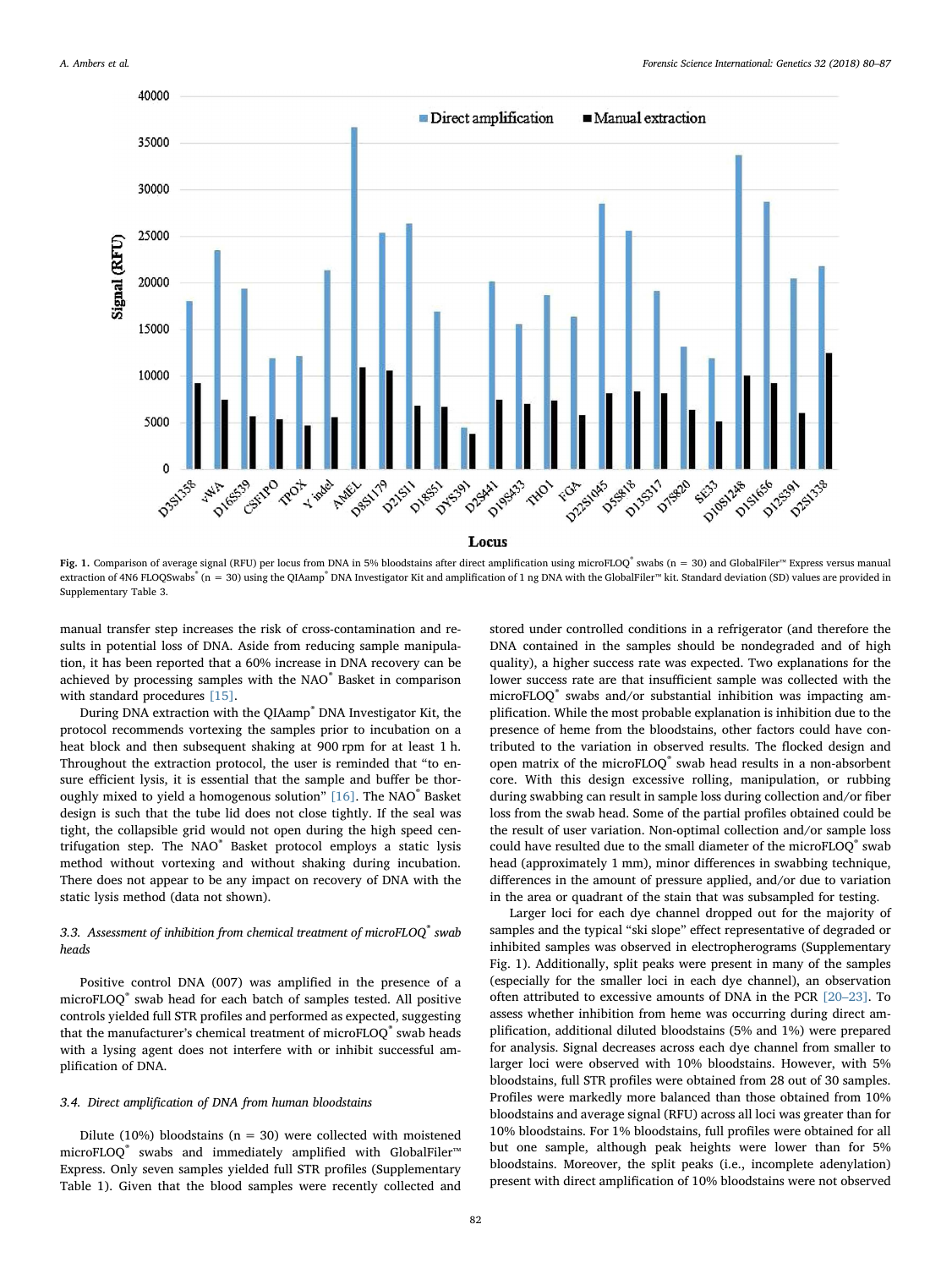

Fig. 2. Comparison of average signal (RFU) per locus from DNA in 1% bloodstains after direct amplification using microFLOQ® swabs (n = 30) and GlobalFiler™ Express versus manual extraction of 4N6 FLOQSwabs<sup>®</sup> (n = 30) using the QIAamp® DNA Investigator Kit and amplification of 1 ng DNA with the GlobalFiler™ kit. Standard deviation (SD) values are provided in Supplementary Table 4.

with 5% bloodstains or 1% bloodstains. Average signal (RFU) per locus for each of the three blood dilution experiments are summarized in Supplementary Table 2. These results are indicative that inhibition occurred during direct amplification of 10% bloodstains and that the microFLOQ® swabs can collect sufficient sample to obtain high quality profiles from at least 1:99 diluted bloodstains.

# 3.4.1. Comparison of direct amplification of human bloodstains to the traditional (manual extraction) workflow

Since forensic casework samples often are low quantity and/or degraded, additional studies were performed to compare STR results from direct amplification to those obtained with traditional extraction and typing methods. For 5% and 1% bloodstains, higher signal (RFU) was observed for all loci after direct amplification compared with those that were collected, extracted, and amplified (with 1 ng input DNA) using the standard casework approach [\(Figs. 1 and 2](#page-2-0)). These results are promising, as the ability to obtain comparable (or higher) signal using direct amplification would save considerable time and resources, as well as potentially reduce the risk of cross-contamination due to less sample and tube manipulations compared with the manual extraction process. Additionally, the microFLOQ® swab subsamples a much smaller portion of a stain than a standard-sized swab head, preserving evidence for re-testing or future inquiries. Supplementary Tables 3 and 4 show the locus-by-locus signal and total average signal with standard deviation (SD) for each sample for both methods for 5% bloodstains and 1% bloodstains, respectively.

The higher standard deviation values observed with direct amplification may be attributed to several factors. Stochastic sampling likely is occurring due to the compact size of the microFLOQ® swab head and the small portion of the stain that is collected. Additionally, with direct amplification, samples are not quantified and normalized prior to STR genotyping. With the direct amplification approach it is unknown whether there is more than 1 ng of DNA present on the swab or if a concentration of sample on the small surface area of the swab contributes to the increased signal compared with the standard manual method.

#### 3.5. Direct amplification of DNA from human saliva

Neat saliva stains ( $n = 15$ ) were collected and immediately amplified with GlobalFiler™ Express. Fourteen samples yielded full STR profiles. Although the profiles from neat saliva were noticeably more balanced than those from 10% bloodstains, a mild-to-moderate 'ski slope' effect still was present in many of the electropherograms. Also, similar to results obtained from bloodstains, evidence of split peaks (i.e., incomplete adenylation) was present for a large number of samples. Unlike blood samples which contain a known PCR inhibitor (heme), saliva has not been reported to intrinsically possess substances that would impact amplification. However, signal was lower than expected given the undiluted nature of the samples, indicating that perhaps some constituents in saliva may inhibit amplification to some degree. Additionally, the amount of input DNA could be excessive and may be overloading the GlobalFiler™ Express reaction.

To further determine if some level of inhibition was occurring, 10% saliva stains  $(n = 15)$  were prepared, collected, and analyzed. Complete STR profiles were obtained for all samples. More importantly, peak heights (RFU) for all loci increased compared with the results observed with neat saliva, which supports that some component(s) in neat saliva inhibits the GlobalFiler™ Express reaction or that the effective input DNA is excessive. Profiles from 10% saliva showed better interlocus balance and no evidence of the incomplete adenylation that was observed both with neat saliva stains and 10% bloodstains. Results and locus-by-locus signal (RFU) for each neat saliva and 10% saliva sample are summarized in Supplementary Table 5. Direct amplification of 5% saliva stains ( $n = 6$ ) and 1% saliva stains ( $n = 6$ ) showed no evidence of inhibition and resulted in complete, balanced profiles. Signal was higher for 5% saliva stains than for 1% saliva stains (Supplementary Table 6).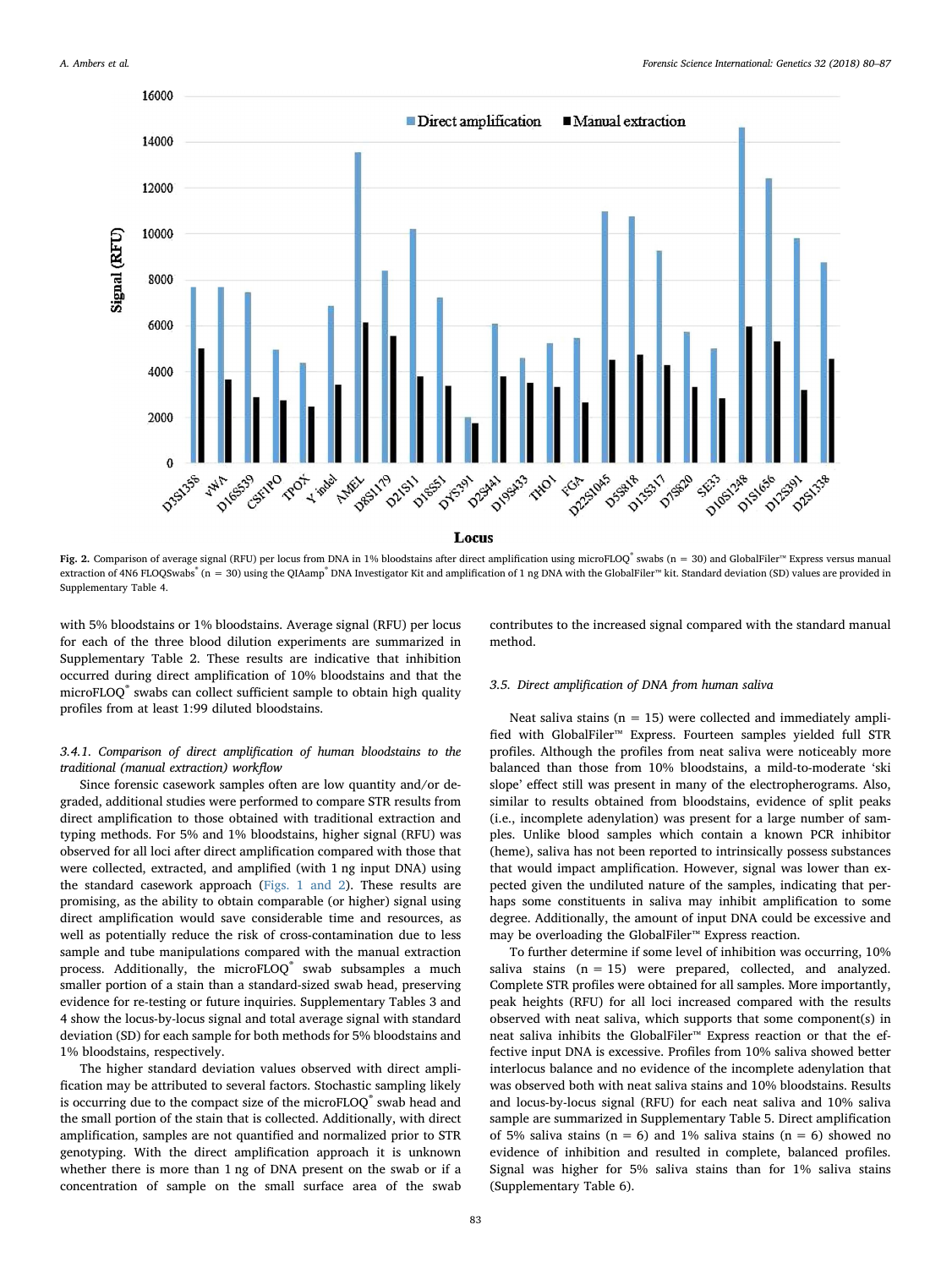<span id="page-4-0"></span>

Fig. 3. Comparison of average signal (RFU) per locus from DNA in 5% saliva stains after direct amplification using microFLOQ® swabs (n = 30) and GlobalFiler™ Express versus manual extraction of 4N6 FLOQSwabs<sup>®</sup> (n = 30) using the QIAamp® DNA Investigator Kit and amplification of 1 ng DNA with the GlobalFiler™ kit. All saliva samples were from female subjects. Standard deviation (SD) values are provided in Supplementary Table 7.

There may be ways to mitigate inhibition by using additives purposefully designed to make the PCR more robust. Future studies should pursue reagents such as Prep-N-Go™ Buffer (Thermo Fisher Scientific) to determine if STR results from direct amplification of buccal swabs can be enhanced.

# 3.5.1. Comparison of direct amplification of human saliva stains to the traditional (manual extraction) workflow

An additional sample set of 5% saliva stains ( $n = 30$ ) and 1% saliva stains  $(n = 30)$  were compared with traditional collection and extraction methods and typed using 1 ng input DNA. Higher signal (RFU) was obtained for all loci with direct amplification ([Figs. 3 and 4](#page-4-0)). All saliva samples were from female subjects and therefore should not yield data for the Y indel and DYS391 loci. Supplementary Tables 7 and 8 show the locus-by-locus signal and total average signal (with SD) for each sample with both methods for 5% saliva stains and 1% saliva stains, respectively. The same explanations for the larger SDs with direct amplification of bloodstains apply to the saliva stain results.

#### 3.6. Alternate strategies to reduce inhibition during direct amplification

One of the advantages of direct amplification is that the entire sample collected is available for PCR. However, the effects of inhibitors present within the biological tissue or fluid and from the substrate or environment, as well as from an overloaded DNA sample, must be mitigated in order for the reaction to be successful.

In an attempt to address the inhibition observed with more concentrated blood and saliva stains, it was hypothesized that agitating the microFLOQ<sup>®</sup> swab head in the PCR mix (rather than adding the entire swab head to the reaction) may dislodge adequate cellular material for successful DNA typing, while minimizing the amount of inhibitor or

limiting the amount of template DNA present during the PCR. Studies with agitation of swabs containing neat blood ( $n = 10$ ) resulted in only a few alleles for most samples and partial, low signal ( $\leq$ 1000 RFU) profiles for two samples (data not shown). Some possible explanations for these results are that 1) heme effectively elutes during agitation and GlobalFiler™ Express chemistry is unable to overcome its effects, and/or 2) the microFLOQ® swab head retains most of the cellular material after agitation and therefore insufficient DNA was available for typing success. With neat saliva ( $n = 10$ ), full STR profiles were obtained for all samples, but the same incomplete adenylation and "ski slope" effect observed in earlier experiments were present in all electropherograms. Future studies could focus on using more aggressive agitation or alternate buffers for more effective dislodging of DNA.

To further assess the effectiveness of agitation in eluting cellular material from the microFLOQ® swab head, studies with 5% blood and 1% blood were conducted. These samples were tested to assess the consequence of attempting agitation on samples that are not overloaded but assumed to be so. In these experiments, after agitating each swab in the PCR mix, the remaining swab head (post-agitation) was amplified in a separate reaction tube. Complete, balanced profiles were obtained from all 5% blood samples, both from the portion of the stains  $(n = 10)$ agitated into the reaction mix and from the stains  $(n = 10)$  remaining on the swab heads post-agitation (data not shown). Although complete profiles were obtained for all 5% bloodstains, signal (RFU) was consistently higher for the post-agitated swab heads, suggesting that the fibers of the microFLOQ® swab heads retain a higher proportion of the cellular material compared to that which elutes off the swab during agitation. Results from the same experiments with 1% blood varied, ranging from partial profiles with low signal to complete typing failure. Given that direct amplification of 1% bloodstains previously resulted in successful typing of 29-out-of-30 samples, results from the latter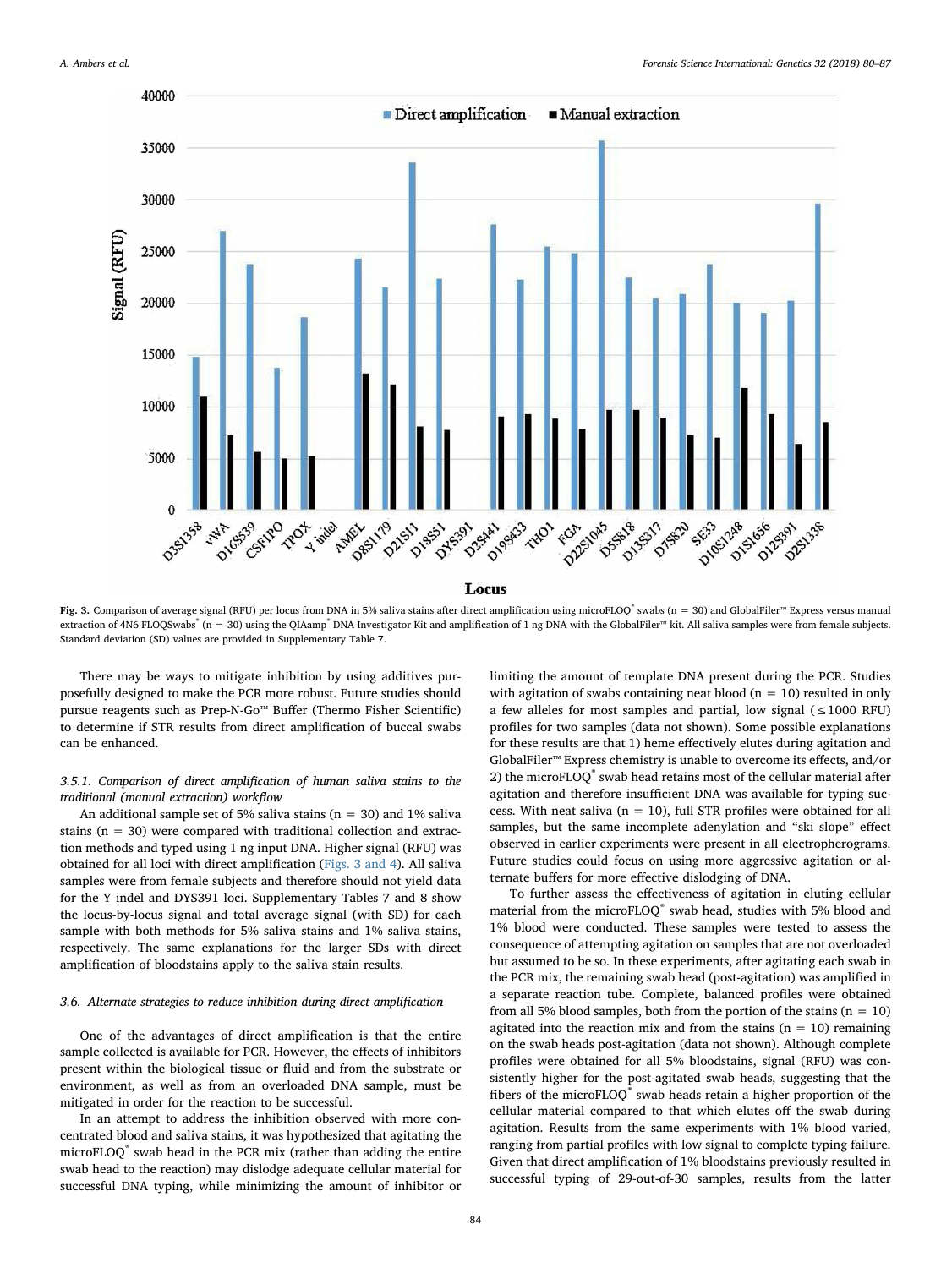

Fig. 4. Comparison of average signal (RFU) per locus from DNA in 1% saliva stains after direct amplification using microFLOQ® swabs (n = 30) and GlobalFiler™ Express versus manual extraction of 4N6 FLOQSwabs® (n = 30) using the QIAamp® DNA Investigator Kit and amplification of 1 ng DNA with the GlobalFiler™ kit. All saliva samples were from female subjects. Standard deviation (SD) values are provided in Supplementary Table 8.

agitation experiments suggest that for very dilute samples the entire portion of the stain collected by the microFLOQ® swab is better to obtain quality results.

#### 3.7. Direct amplification of touch samples

Previous studies have investigated methods for collection and direct amplification of touch DNA. Templeton et al. [\[24\]](#page-7-6) compared the performance of foam swabs, cotton swabs, and nylon FLOQSwabs® in collecting trace levels of DNA from fingerprints and found that the latter swabs generated the highest DNA yield. The study was expanded using the FLOQSwabs<sup>®</sup> to recover touch DNA from a variety of different substrates and then compared the direct amplification approach to the standard (extraction) workflow. Results from these controlled studies support the potential use of the FLOQSwab® system and direct amplification as a method to obtain increased signal from low level (touch) samples as well as to conserve resources and reduce the potential of contamination [\[25\]](#page-7-7). Given the promising results obtained using the larger (standard) version of the FLOQSwab®, the utility of the micro-FLOQ® swab for collection of trace levels of touch DNA was investigated. Four computer keyboards, three door handles, two computer mouses, two cell phones, and a necklace were sampled for analysis.

All computer keyboards were from private desk areas and presumably are used only by the owner(s). Partial, single-source profiles were obtained from three of the computer keyboards, while another keyboard yielded a full single source STR profile when amplified with

GlobalFiler™ Express. These single source profiles were consistent with the user(s) of the keyboards. Given that office keyboards are routinely used throughout the work day but are not cleaned on a regular basis, it would be expected that sufficient touch DNA would be present for genotyping. However, the absence of full profiles from three of the keyboards could simply be due to variation in sampling, particularly the specific key or area that was swabbed for testing.

A computer mouse encounters more sustained contact with a person's hand than a keyboard, the latter of which involves only brief tapping of keys during the course of typing. A full, single source profile was obtained from one of the computer mouses tested, and a second mouse yielded a full profile that was a mixture of two individuals. In the first scenario, the single source profile was consistent with the mouse owner, and the primary user of the second mouse tested was included as a contributor to the DNA mixture. This limited sampling was consistent with the expectation that prolonged contact with a surface will result in greater transfer of DNA and therefore higher chance of success in DNA typing.

Door handles are another type of surface where repetitive, casual contact can result in deposition of touch DNA. Partial, single-source profiles were obtained from two of the door handle swabbings, while another sampled area yielded a mixture of at least three individuals.

Two cell phones were swabbed for this study. A swab of the hand grip area of one cell phone yielded a full, male STR profile that was consistent with the owner of the phone. Three different areas of another cell phone were swabbed separately with microFLOQ® swabs: hand grip area, mouthpiece, and earpiece. A full, single source STR profile was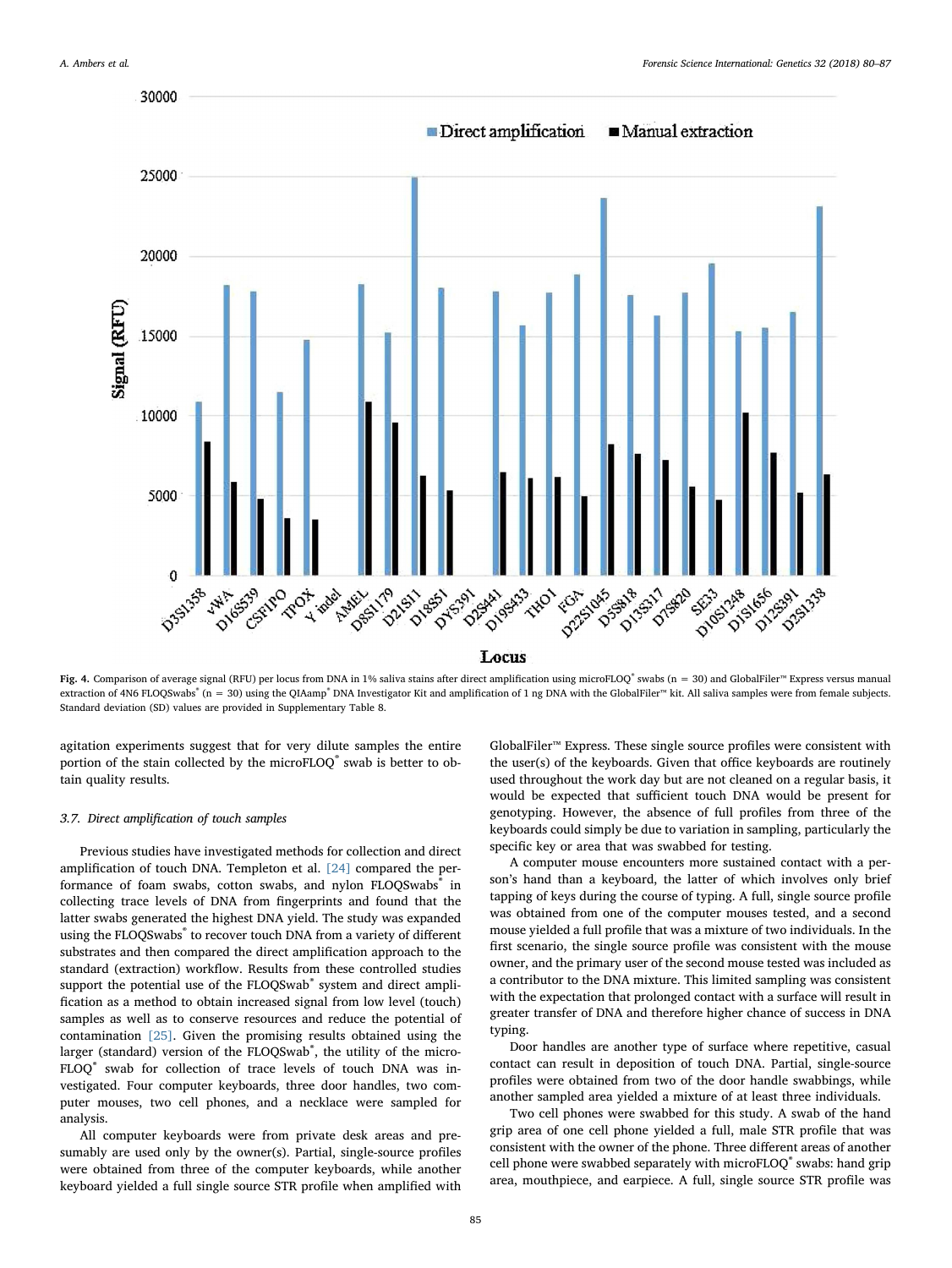obtained from the hand grip area (consistent with that phone's owner). No data were obtained from the swabbing of the mouthpiece, and only two alleles were recovered from the earpiece. There likely is prolonged contact by the hand as a user is holding a phone as opposed to the mouthpiece, where direct contact with the phone is not as likely. Possibly the earpiece may not be as good a source of touch DNA as areas where the hand is in contact.

A swabbing of a necklace worn daily by a female subject resulted in a mixture of two individuals. The DNA mixture was consistent with the female subject and her boyfriend.

Results from this limited set of touch samples support that sufficient cellular material can be retrieved using the miniaturized microFLOO® swab head to obtain complete DNA profiles from a variety of surfaces. However, the amount of material present and the type of surface will impact the likelihood of success, as is expected for collection of any evidence by swabbing.

#### 4. Conclusion

Samples collected with microFLOO® swabs and direct amplification of DNA with GlobalFiler™ Express appears to allow for low quantities of DNA to be typed in a facile and expeditious manner. It was hypothesized that the swab design and presentation of the sample on the surface of the swab head would create an environment such that the sample essentially would be concentrated and accessible for amplification. Thus, smaller amounts of sample could be used for testing compared with traditional extraction-based DNA typing protocols. The results support that subsampling small portions of stains yields higher signal compared to full consumption of the same stains using the standard casework approach and 1 ng input DNA.

Several studies have documented challenges with PCR amplification of blood samples without first performing DNA isolation [\[26](#page-7-8)–30]. Whole human blood contains a number of known inhibitors, including heme [\[31\],](#page-7-9) anticoagulants [\[32\],](#page-7-10) bile salts [\[33\]](#page-7-11), and immunoglobulin G [\[34\]](#page-7-12). These blood constituents affect PCR by suppressing the activity of DNA polymerases. A variety of approaches have been used to address inhibition, including addition of bovine serum albumin [\[35\]](#page-7-13), enhancement of PCR buffers with adjuvants [\[26,36](#page-7-8)–42], incorporating buffers with a higher pH (pH 9.1–9.8) into PCRs [\[27\]](#page-7-14), alteration of standard thermal cycling parameters [\[28\],](#page-7-15) and use of inhibition-resistant forms of Taq polymerase [\[29\]](#page-7-16). It is possible that similar measures could be taken to diminish the effects of inhibitors on GlobalFiler™ Express chemistry. Further studies are needed. Additionally, other commercially available kits may be more resilient for direct amplification of DNA in forensic samples and should be tested.

The results of this study potentially may have important implications for analysis of low quantity and/or degraded samples that plague forensic casework. The purification step in the traditional workflow increases chances of sample contamination and results in loss of DNA. With direct amplification, no sample loss occurs and more template is available during amplification. Therefore, a better means for obtaining more complete profiles could be possible with direct amplification compared with traditional methods. Moreover, direct amplification of a sample on a microFLOQ® swab consumes a very small portion of the stain, preserving valuable evidence for re-analysis or additional testing.

With these features it may be worthwhile to consider an alternate workflow in which subsampling is performed first on all stains, and if the results are acceptable, no additional testing is performed. This approach would preserve precious sample for additional forensic analyses. If the results are limited or inconclusive, then the entire stain can be collected and extracted using traditional methods. One criticism of the direct amplification approach is that there is no quantification step. Quantification allows for optimum sample input to prevent overloading of a PCR and can assist in the identification of samples that may contain PCR inhibitors. The latter information can indicate whether additional cleanup steps are needed prior to targeted PCR or could suggest

selection of an alternate assay. Collectively, the information obtained from the quantification step helps ensure that a profile with the highest possible quality is obtained. However, the quantification step itself requires consumption of limited volumes of extracted DNA, involves further manipulation of the sample, and adds time and cost to the assay. The studies herein show that with the microFLOQ® direct amplification approach the extraction and quantification steps can be eliminated, reducing sample manipulation and the amount of time and labor required for processing. Additionally, the quantity or volume of sample used for testing is so minimal that consumption is not a real concern. Essentially the entire sample still is available if subsequent collection/ extraction is deemed necessary.

Another benefit of the microFLOO<sup>®</sup> swab relates to the small surface area of the swab head. It may provide a better way to collect samples in areas that are difficult to access, such as seams of mechanical or electronic devices and cracks in flooring. Future studies will 1) evaluate the benefit of this alternate workflow in terms of time, cost, and sample consumption; 2) further validate this direct amplification method for collection of samples deposited on porous surfaces, such as textiles, and 3) determine if other direct amplification kits may be more refractory to the effects of inhibition.

This research represents an initial proof-of-concept study and the results demonstrate that direct amplification of bloodstain and saliva stain samples collected with the microFLOQ® swabs can produce comparable or better results than the traditional extraction workflow. To optimize this alternate approach further studies should be conducted regarding cycle numbers and PCR additives. Additionally, when the method is deemed ready for implementation, it would be worthwhile to perform a comparative analysis by first sampling with the microFLOQ® swab followed by direct amplification versus the standard method on the same samples to determine the cost benefit of this approach.

#### Acknowledgements

This project was supported in part by Award No. 2014-DN-BX-K033, awarded by the National Institute of Justice, Office of Justice Programs, U.S. Department of Justice. The opinions, findings, and conclusions or recommendations expressed in this publication are those of the author (s) and do not necessarily reflect those of the U.S. Department of Justice. The authors also would like to thank Copan for kindly providing swabs, NAO® Baskets, and the preliminary protocols used in this pilot study.

#### Appendix A. Supplementary data

Supplementary data associated with this article can be found, in the online version, at <http://dx.doi.org/10.1016/j.fsigen.2017.10.010>.

#### References

- <span id="page-6-0"></span>[1] COPAN product brochure for forensic and genetics applications, [http://www.](http://www.copanusa.com/products/forensic-genetic) [copanusa.com/products/forensic-genetic](http://www.copanusa.com/products/forensic-genetic)/.
- [2] COPAN 4N6 FLOQSwabs<sup>®</sup> DNA collection and preservation for human identification brochure, [http://www.copan](http://www.copanflock.com)flock.com.
- <span id="page-6-1"></span>[3] [A. Dadhania, M. Nelson, G. Caves, R. Santiago, D. Podini, Evaluation of Copan 4N6](http://refhub.elsevier.com/S1872-4973(17)30222-3/sbref0015) FLOQSwabs® [used for crime scene evidence collection, Forensic Sci. Int. Genet.](http://refhub.elsevier.com/S1872-4973(17)30222-3/sbref0015) [Supp. Series 4 \(2013\) e336](http://refhub.elsevier.com/S1872-4973(17)30222-3/sbref0015)–e337.
- [4] [T.J. Verdon, R.J. Mitchell, R.A.H. van Oorschot, Swabs as DNA collection devices](http://refhub.elsevier.com/S1872-4973(17)30222-3/sbref0020) for sampling diff[erent biological materials from di](http://refhub.elsevier.com/S1872-4973(17)30222-3/sbref0020)fferent substrates, J. Forensic Sci. [59 \(2014\) 1080](http://refhub.elsevier.com/S1872-4973(17)30222-3/sbref0020)–1089.
- [5] [R.J. Brownlow, K.E. Dagnall, C.E. Ames, A comparison of DNA collection and re](http://refhub.elsevier.com/S1872-4973(17)30222-3/sbref0025)[trieval from two swab types \(cotton and nylon](http://refhub.elsevier.com/S1872-4973(17)30222-3/sbref0025) flocked swab) when processed using [three quiagen extraction methods, J. Forensic Sci. 57 \(2012\) 713](http://refhub.elsevier.com/S1872-4973(17)30222-3/sbref0025)–717.
- <span id="page-6-2"></span>[6] microFLOQ® Direct product brochure, [http://products.copangroup.com/index.php/](http://products.copangroup.com/index.php/products/forensics/microfloq-direct) [products/forensics/micro](http://products.copangroup.com/index.php/products/forensics/microfloq-direct)floq-direct.
- <span id="page-6-3"></span>[7] [J.L. Barta, C. Monroe, J.E. Teisberg, M. Winters, K. Flanigan, B.M. Kemp, One of the](http://refhub.elsevier.com/S1872-4973(17)30222-3/sbref0035) [key characteristics of ancient DNA low copy number, may be a product of its ex](http://refhub.elsevier.com/S1872-4973(17)30222-3/sbref0035)[traction, J. Archaeol. Sci. 46 \(2014\) 281](http://refhub.elsevier.com/S1872-4973(17)30222-3/sbref0035)–289.
- [8] [K.L. Mumy, R.H. Findlay, Convenient determination of DNA extraction e](http://refhub.elsevier.com/S1872-4973(17)30222-3/sbref0040)fficiency [using an external DNA recovery standard and quantitative-competitive PCR, J.](http://refhub.elsevier.com/S1872-4973(17)30222-3/sbref0040)